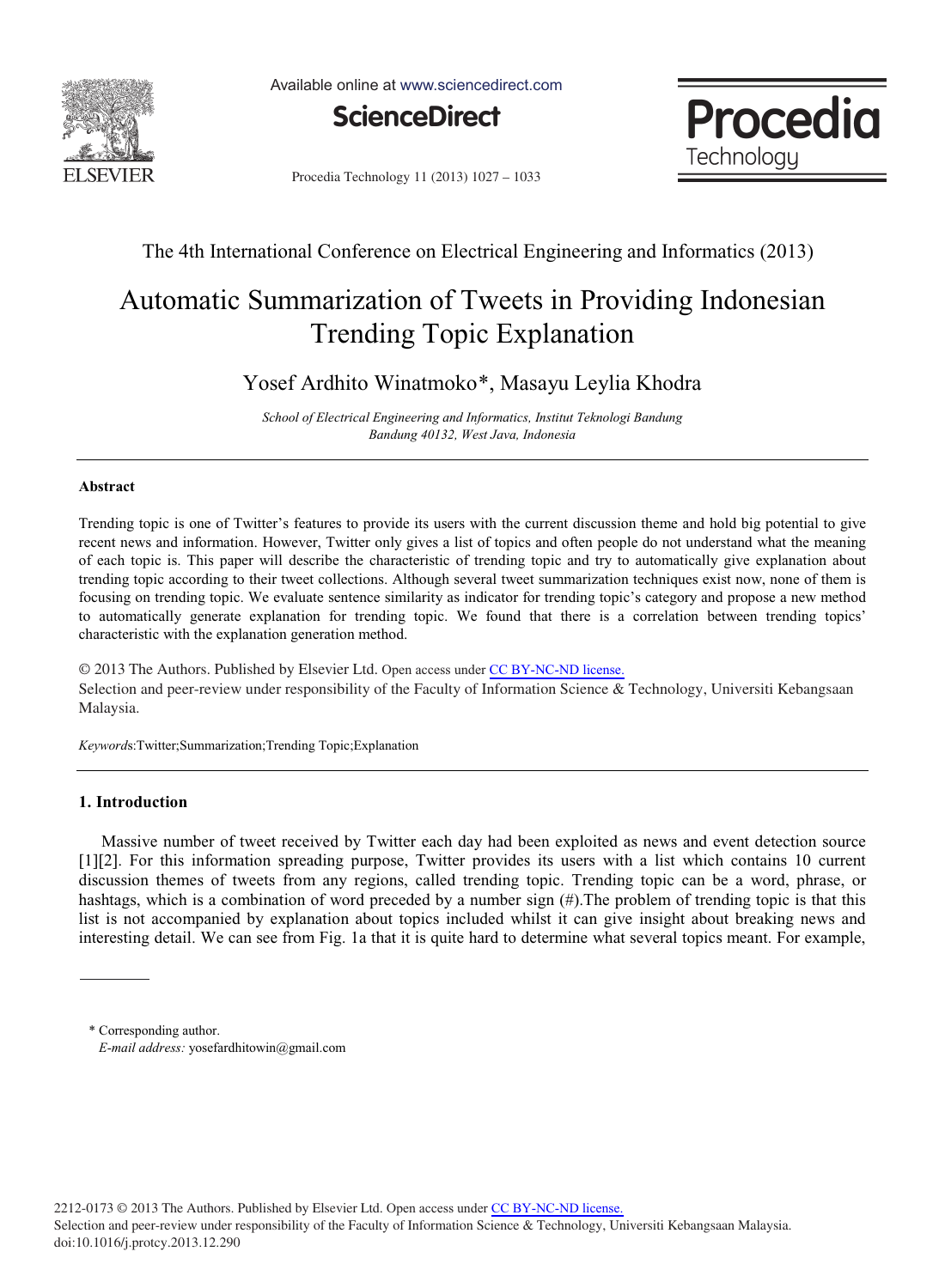the last topic in the list, "Habibie & Ainun", was actually a film played in cinema and had received positive tweets. People were discussing about how the film inspire them and encouraged who had not seen the film yet. By providing this kind of explanation, one should find trending topic more useful and informative. People who previously have not heard anything about "Habibie & Ainun" would read the explanation and might then become excited to watch the film.

Currently, Twitter collaborates with third party application called WhatTheTrend (http://whatthetrend.com) to give explanation about trending topics. This application depends on users' help to provide manual summary for every topic. Because of the manual approach, many topics do not get any explanation. Another weakness of this approach is the generalization of topics across all regions. This means every topic will get the same explanation beside they appear in different region. In example, "Evan Almighty" was one of trending topic in Indonesian region, but WhatTheTrend used the same explanation as when "Evan Almighty" was listed as worldwide trending topic, shown in Fig. 1b. The given summary is not relevant to the exact reason why "Evan Almighty" had become Indonesian trending topic, which was actually because the film was airing in Indonesian television.Despite of the presence of WhatTheTrend as the source of explanation for topics, users often still have to manually search tweets and read it one by one to find out the meaning of any topics. People will surely be exhausted if they had to read all of the searching results. On the other hand, Automatic summarization can be used to give comprehensive explanation and help users understand the meaning of trending topics.



Fig. 1. Example for (a) trending topic from Indonesian region; (b) WhatTheTrend explanation of a trending topic

There are already attempts in summarizing tweets but none of those is focusing on trending topics. By taking trending topic's characteristic into account, people might get better summary for explanation. Our research aims to determine what kind of trending topic needs explanation and how to generate summary of tweets for topic's explanation. We use sentence similarity as indicator for trending topic's characteristic. After we find relevant topics, we adapt existing tweet summarization methods and sentence compression technique to build explanation. We choose to build explanation for Indonesian trending topic which none similar research exist now. Adding other work in this area [3][4], our main contributions are: (1) Evaluating the performance of sentence similarity as a feature to identify trending topics; (2) Implementing the current tweet summarization method to give explanation for identified trending topic.

In the following section, we present related works in the same area (Sec. 2) and different kind of trending topic (Sec. 3). We then define our approach to automatic trending topic explanation (Sec. 4). The rest of the paper includes evaluation (Sec. 5) and conclusion remarks (Sec. 6).

#### **2. Related work**

In this section, we discuss relevant experiments about tweet summarization and how well they perform. Despite the absence of trending topic analysis in these related works, summarization is the primary focus in providing explanation for topics. Inouye and Kalita [5] had evaluated previous works in text summarization applied for tweet summarization. Among these works were SumBasic [6], MEAD [7], Phrase Reinforcement (PR) [3], and Hybrid TF-IDF [4]. All of these algorithms will be described in the following paragraph.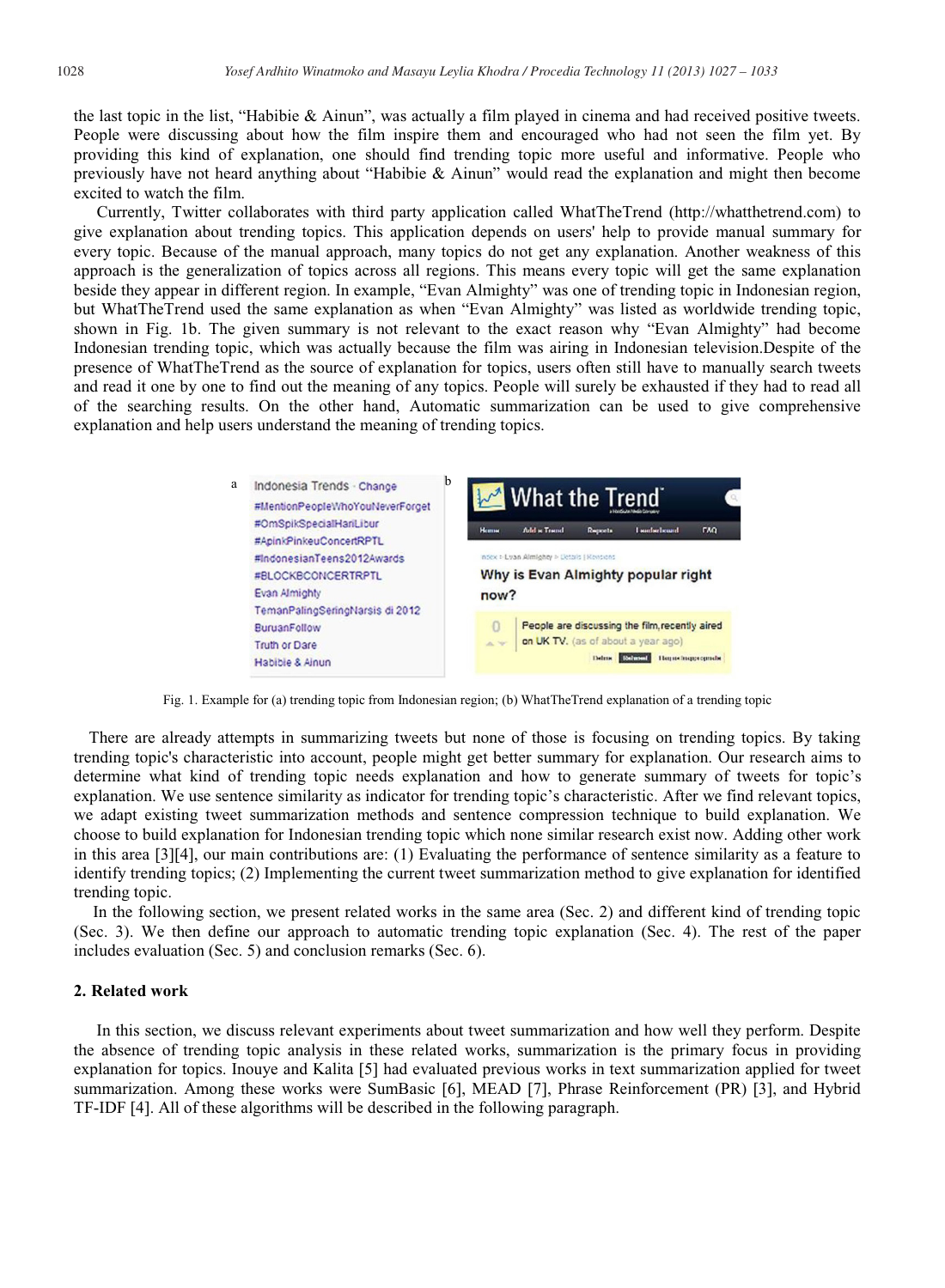SumBasic is a notable text summarization algorithm which performs well in tweet summarization task. The primary idea of SumBasic comes from the tendency of manual summary to include more frequent words in documents as part of the summary. In contrast to SumBasic, MEAD and other clustering approach does not perform as well as expected for tweet summarization. Phrase Reinforcement (PR) is indeed quite unique algorithm because it use word graph to summarize tweets. The main concept behind PR is to determine and combine partial summaries from tweets. Another summarization algorithm specifically for tweets is hybrid tf-idf, which based on tf-idf weighting method. The "hybrid" keyword comes from the adaptation of tf-idf weighting for short documents, particularly in its different definition of one document when calculating tf and idf value of terms. The performance of hybrid tf-idf comes second to SumBasic in ROUGE scores, but slightly better in human evaluation.

Other methods in tweet processing are TwitterStand [1] and TweetMotif [2]. TwitterStand does not explicitly mention summarization, but their intention to find current event and provide several representative tweets are very similar to tweet summarization task. In contrast, TweetMotif explicitly mention that their intention is to summarize topic. However, they do not limit their topic to only trending topic and are focusing on topic modelling.

# **3. Trending topic characteristic**

According to Crane and Sornette [8], there are two factors which affect topics in social media. The first factor is where the topic comes from; they can be either endogenous or exogenous. Another factor is people's reaction to the topic, critical or sub-critical. Twitter as a social system also has this kind of characteristic [9]. Because of the two factors described above, there are four kind of topic period:

- 1. Exogenous critical: rarely discussed and appear on the trending topic as a result of a certain event and people tend to join the discussion. An example of topic belong to this category is 'Habibie & Ainun'.
- 2. Exogenous subcritical: this kind of topic is also rarely discussed and may become trending topic because of an event. The primary difference with the previous category is the reaction of people. People are not that excited to join the discussion as the previous category. One example of this category is '#backintheday'.
- 3. Endogenous critical: the third category is topics which usually become lasting topic and may become trending topic because incidentally many people discussed this topic together. Endogenous critical topic example is 'Manchester United'.
- 4. Endogenous subcritical: the last category is those topics seldom discussed by Twitter user and might become trending topic for no particular reason. There is no peak point of talking (i.e., burst point) in this category. Example for this category is 'facebook'.

Dealing with trending topic is rather trivial for human. Some trending topics are self-explaining or need not any explanation. However, this is a difficult task for machines with existing NLP tools because trending topic, similar with tweets,often does not follow formal language rules. However, we can use the predefined four categories of trending topic to determine which of those are worthy to be explained. Critical topics are definitely need explanation because they have particular event which encourages people to talk about it. Subcritical topics do not attract that much of attention, only those exogenous topic need an explanation of why it suddenly become trending topic while rarely become discussion theme. Therefore, topics which fall into endogenous subcritical do not need explanation, but the others are suitable for explanation.

# **4. Providing trending topic explanation method**

Twitter also defines several features to optimize conversation functionality such as hashtag, mention, and retweet. In addition, orthographic and syntactic errors are also commonly found in tweets. This unique feature problem might be solved with text normalization technique such as machine translation [10]. However, these kinds of technique require decent NLP tools and good training sets which is now still unavailable for Indonesian language. Our proposed method consists of 4 processes visualized by Fig. 2.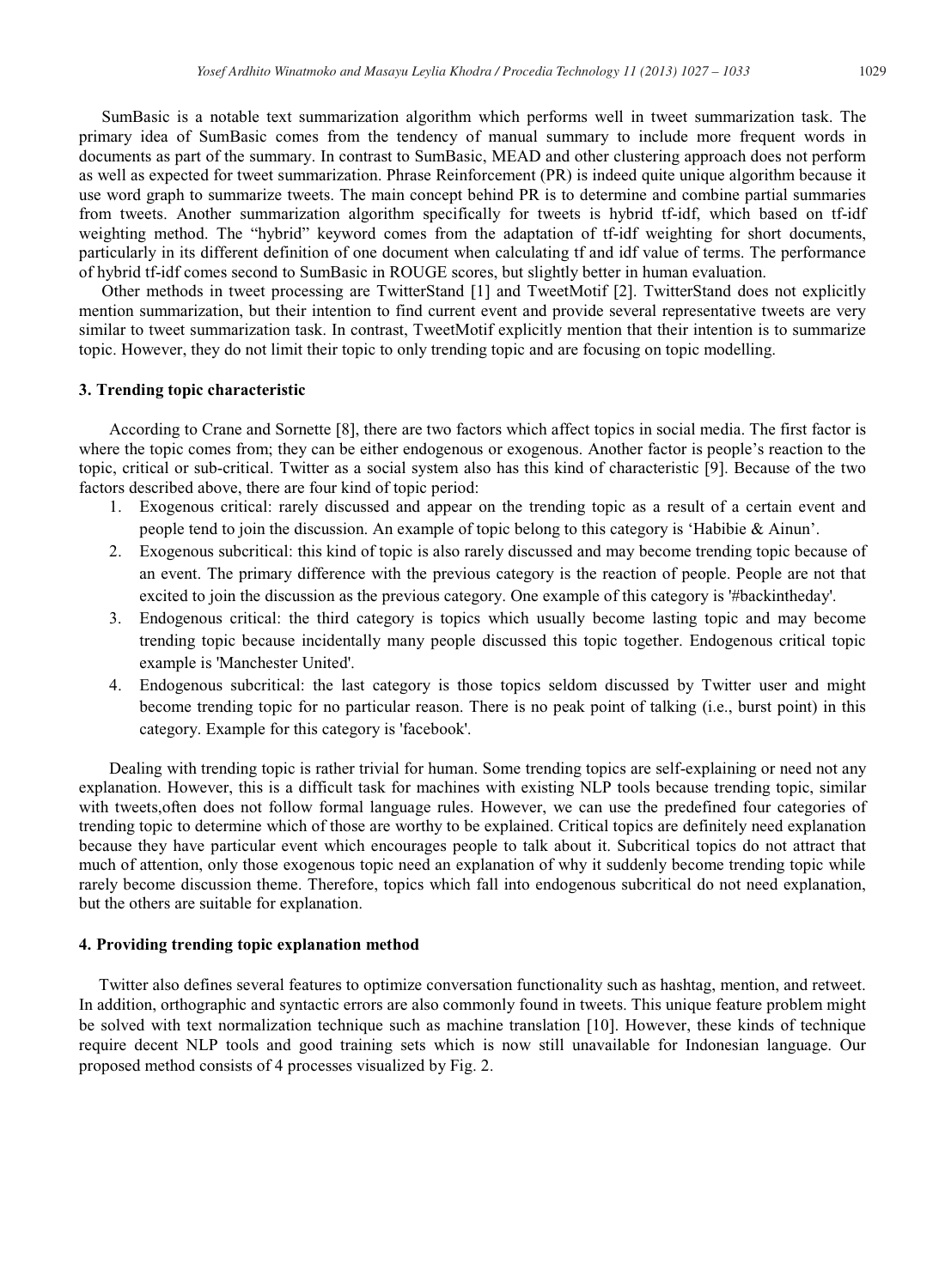

Fig. 2. Processes and flow of proposed trending topic explanation method

Pre-processing Twitter features is important especially if we want to do automatic summarization because we will use parts of the tweet as summary. To overcome this tweet-specific text problem, we propose several steps in pre-processing Twitter feature as follow:

- RT: retweets are very common in Twitter. This feature enables users to somehow "forward" other user's tweet and also sometimes give additional comment. To produce novel summary, we have to erase retweets format and divide retweets from its additional comments. Therefore, one tweet may result more than one sentence.
- x Mention: this feature is very common in Twitter and may hold significant meaning about the relevant topic. However, we still strip this feature in identification of trending topic category because they may disturb the calculation of sentence similarity.
- x Topic: as we have mentioned above, topic are not only word or hashtag, but also phrase. Tokenization of topic in tweets will make phrases become separated. In addition, the topic itself needs special treatment because they will appear in all of the tweets related to that topic. To prevent this problem, we replace topics inside tweets with one predefined token, such as: "\_\_TOPIC\_\_". This enables algorithm to treat topic as one token.
- Emoticon: emoticon holds no significant meaning in detecting important sentence and might disturb the legibility of summary produced. We erase any emoticon appear in tweets.
- URL (Uniform Resource Locator): people usually tweet a shorter version of longer documents and attach the complete document as URL in their tweets. Twitter will shorten this URL independently although they might refer to same page. This feature does not have any importance in summarization and thus can be stripped from tweets.

We try to find what indication may approximate which category a topic belongs to. We need to approximate because Twitter API limit the number of received tweets for each topic. One major characteristic is the similarity between the sentences which discussed the topic. Tweets which talk about endogenous subcritical topic tend to have very low similarity because everyone actually discusses about different aspects of the topic or the topic itself is just a very common term. To prove this hypothesis, we use vector space model technique to represent each sentence and calculate the similarity within each sentence using cosine similarity method. The average similarity of given set of sentences will then evaluated if they do indicate the category of the topic. In conclusion, topics which result very low similarity do not need an explanation and therefore the following processes are not necessary.

According to the aforementioned performance evaluation by [5], sumbasic and hybrid tf-idf perform well for tweet summarization. Both sumbasic and hybrid tf-idf need length parameter for input, i.e. how many sentences they have to extract as the summary. We apply sumbasic and hybrid tf-idf algorithm to produce several sentences which are the most representative of topic. Rather than giving reader all of those *n* sentences as summary, we try to cluster these representative tweets first into subtopics. In order to do this, we use tf-idf weighting and distance-based method, i.e. cosine similarity, to cluster similar sentence. In addition, we need to define a specific threshold of which can differentiate whether one sentence is similar to the centroid of a cluster or not. If a sentence does not satisfy the given threshold for all available centroid, it will be used to form a new cluster.

Cluster of subtopics may contain any number of sentences. This might also be used to filter irrelevant sentences by defining a threshold for minimum number of member of a cluster, i.e. a cluster whose number of member is below given threshold, they are not representative or even irrelevant sentences. Therefore we will get a number of clusters which contains only a number of similar sentences above the given threshold. These clusters will be then represented as one sentence using sentence compression described in [11]. However, the algorithm described in [11] requires a Part-of-Speech (POS) tagger and standard tagger will not perform well for tweets as they do not follow formal language rules. Therefore, we modify the algorithm from which previously might differentiate two same words whose POS are different into assuming that they are all have the same POS. This is a safe modification because tweets usually use only popular words.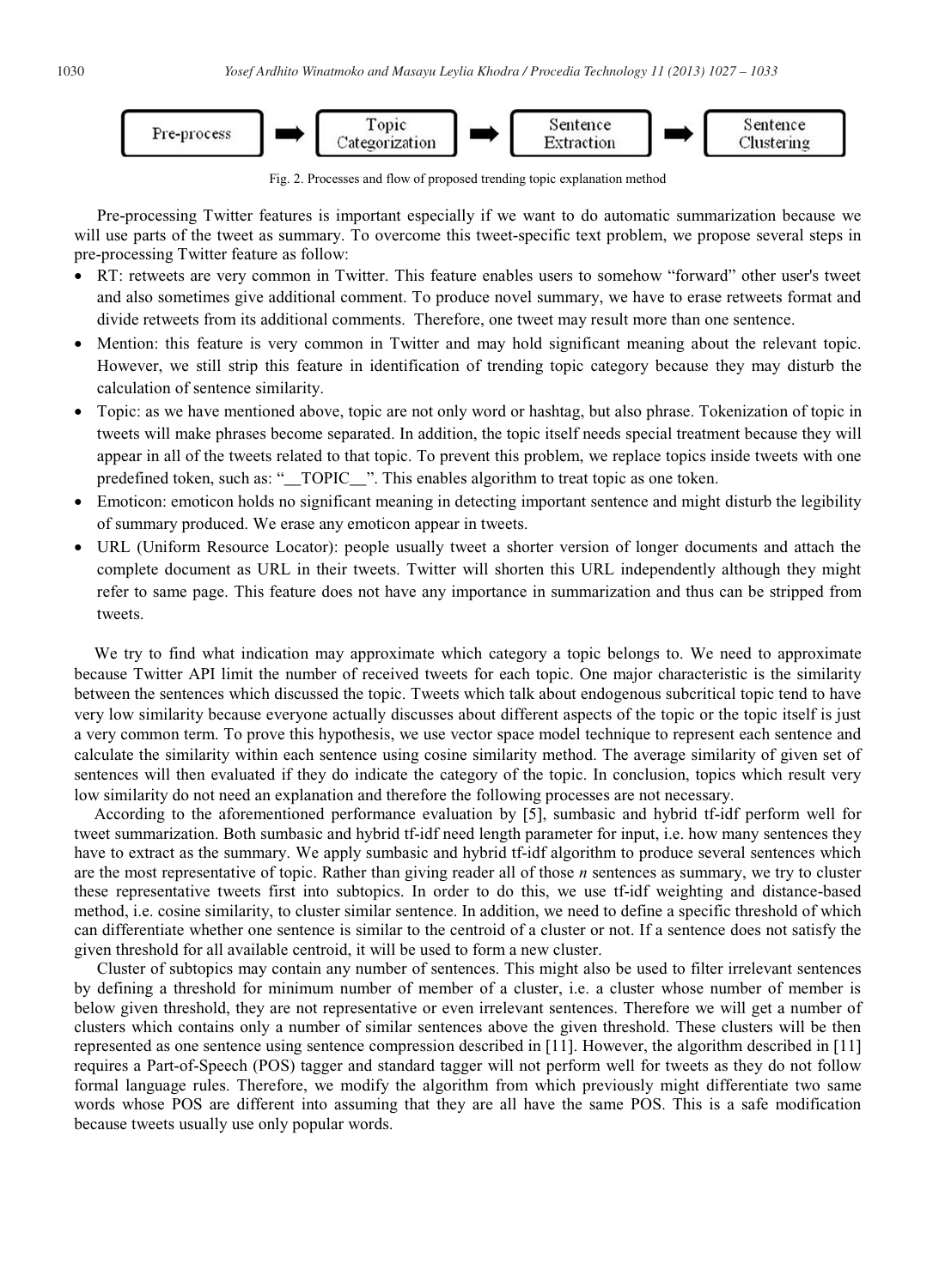### **5. Evaluation**

#### *5.1. Experiment*

First of all, we will prove our hypothesis about sentence similarity significance as trending topic's category indicator. We collected 8 Indonesian trending topics in  $1 - 2$  January 2013, each with corresponding 300 random tweets. Among 8 topics, 3 of them do not need explanation: Follback, #OmSpikSpecial2013, and #nowplaying. And then, we apply pre-process as described above and try to calculate the average sentence similarity for every trending topic. We will try to find the correct threshold for which each topic can be correctly categorized, if such threshold exists. Table 1 shows the average similarity result for each topic in dataset.

| Topic                 | Need Explanation? | Average Similarity (%) | Vocabulary Size |  |
|-----------------------|-------------------|------------------------|-----------------|--|
|                       |                   |                        |                 |  |
| Follback              | No                | 10.33                  | 309             |  |
| #HBD27thMitaTheVirgin | Yes               | 10.01                  | 371             |  |
| #10BuahFavoritGue     | Yes               | 7.90                   | 223             |  |
| Arisan 2              | Yes               | 6.01                   | 618             |  |
| Jakarta               | Yes               | 4.28                   | 1129            |  |
| Habibie & Ainun       | Yes               | 3.9                    | 651             |  |
| #nowplaying           | No                | 2.74                   | 1248            |  |
| #OmSpikSpecial2013    | No                | 0.82                   | 98              |  |

Table 1. 8 topics used for dataset

The second experiment scenario is to generate explanation for some topics from the tweet collection. For evaluation purpose, we define manual summary for those topics. The manual summary is built through combining 2 factors as indicated by trending topic's characteristic: what is the meaning of the topic and what is the reason for people tweeting about them. We assume tweet collection as the only information source. Because 3 topics do not need explanation as mentioned in the previous paragraph, there are 5 topics which will be used for the explanation experiment. For example, topic "#HBD27thMitaTheVirgin" explanation is:

@mitaenglandmuse merayakan ulang tahun. Tweet terkait ucapan selamat ulang tahun yang diberikan oleh pengguna lain. [@mitaenglandmuse *is celebrating birthday. Most of the tweets are saying happy birthday*.]

We use evaluation calculation as described in [5] and first try to find the optimum value of similarity threshold used in clustering and number of extracted sentences from sumbasic and hybrid tf-idf algorithm. Fig. 3 shows test results where x-axis is the similarity threshold in percent, i.e. 100 means completely similar, and y-axis is the result f-measure. Fig. 4 also shows test results where x-axis is the amount of sentences extracted.



Fig. 3.F-measure result for clustering similarity threshold with (a) sumbasic and (b) hybrid tf-idf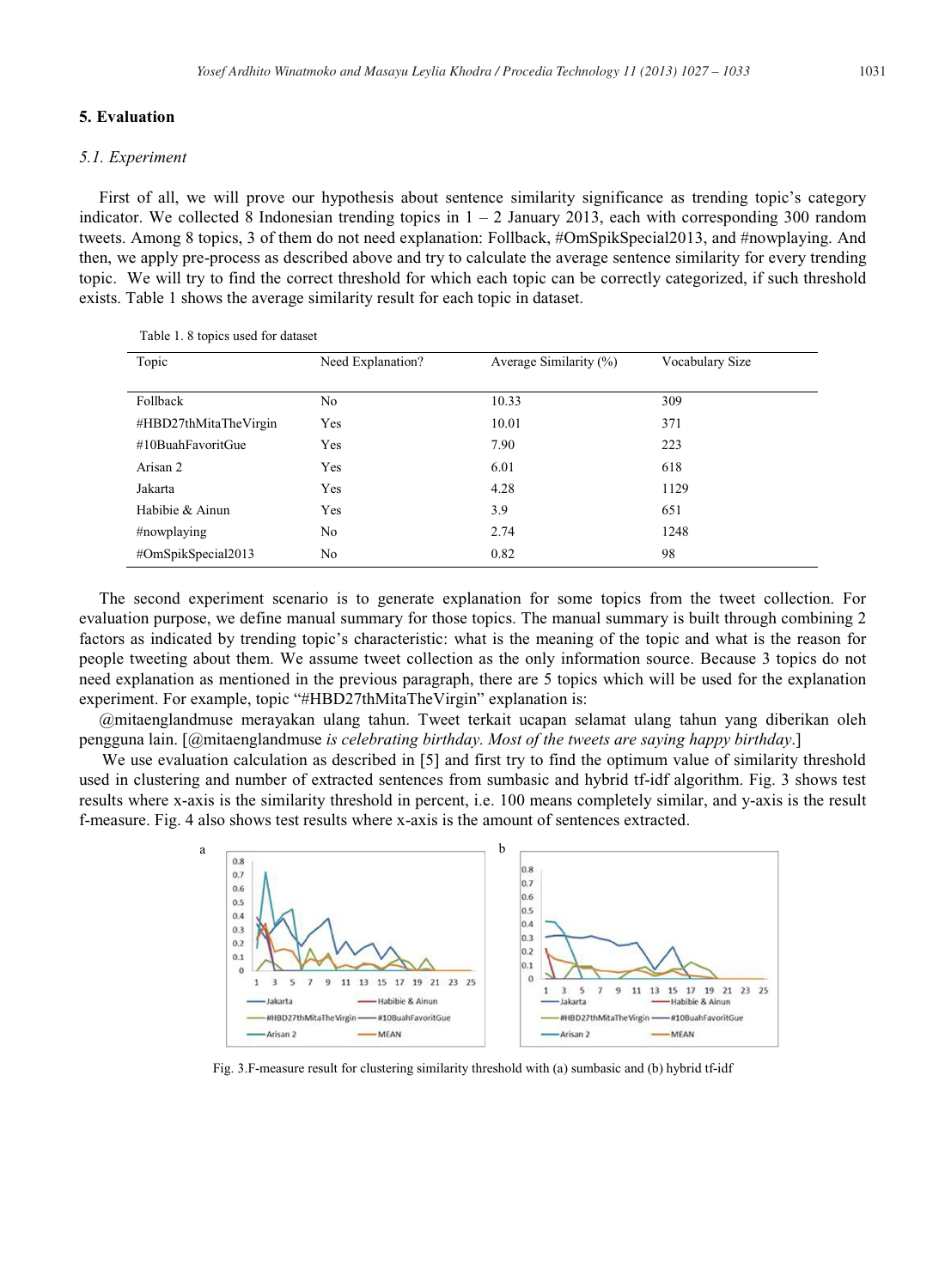

Fig. 4. F-measure result for number of extracted sentences threshold with (a) sumbasic and (b) hybrid tf-idf

From Fig. 3 we can approximate the optimum clustering similarity for sumbasic is 0.02 and hybrid tf-idf is 0.01. In addition, Fig. 4 shows that the the highest f-measure mean for number of sentence is 31 for sumbasic and 10 for hybrid tf-idf. Therefore, we used the given optimum threshold and try to evaluate the output explanation. Table 2 shows evaluation scores for the summary result.

| ັ                     |           |        |      |               |              |              |              |        |
|-----------------------|-----------|--------|------|---------------|--------------|--------------|--------------|--------|
| Topic                 | Sumbasic  |        |      | Hybrid TF-IDF |              |              |              |        |
|                       |           |        |      |               |              |              |              |        |
|                       | precision | recall | F1   | length        | precision    | recall       | F1           | length |
| #HBD27thMitaTheVirgin | 0.04      | 0.07   | 0.05 | 26            | $\mathbf{0}$ | $\mathbf{0}$ | $\mathbf{0}$ | 12     |
| $#10$ BuahFavoritGue  | 0.18      | 0.13   | 0.15 | 12            | 0.33         | 0.07         | 0.11         | 5      |
| Arisan 2              | 0.27      | 0.23   | 0.25 | 13            | 0.23         | 0.23         | 0.23         | 15     |
| Jakarta               | 0.23      | 0.50   | 0.32 | 31            | 0.24         | 0.36         | 0.29         | 22     |
| Habibie & Ainun       | 0.30      | 0.48   | 0.37 | 39            | 0.36         | 0.17         | 0.24         | 11     |
| Mean                  | 0.20      | 0.28   | 0.23 | 24            | 0.23         | 0.17         | 0.17         | 13     |

Table 2. Explanation for trending topics evaluation scores

# *5.2. Analysis*

From the experiment about determining topic category with sentence similarity we can conclude that there are 3 regions of topic character according to their average similarity:

- 1. Topics with average similarity  $\leq 3\%$ . This is quite understandable because these topics contain sentences with very broad subtopics and therefore no specific relevant summary may be produced.
- 2. Topics within range 3 10% are topics which need explanation. We may say that topics with this amount of similarity may be considered a normal trending topic.
- 3. Topics with average similarity > 10% are topic which is not a discussion. Follback does not need explanation but #HBD27thMitaTheVirgin does. This might be a result of tweets about Follback is usually very short, therefore resulting very high similarity. Also, #HBD27thMitaTheVirgin is quite a self-explaining topic but still may produce an explanation with informative detail. However, users tend to tweet only "#HBD27thMitaTheVirgin" because the topic itself already explain the user's intention to tweet.

From the explanation generation experiment we can see that the proposed method do not perform as good as expected. This might be caused by the incomplete noisy text pre-processing and still leave many language inconsistencies. For example, we leave foreign language in tweets because they are minor errors and will then be filtered. However, foreign languages still appear in summary because some common phrases are frequently used for some topic. One example is for topic "#HBD27thMitaTheVirgin" where "Happy birthday" appears in the explanation.